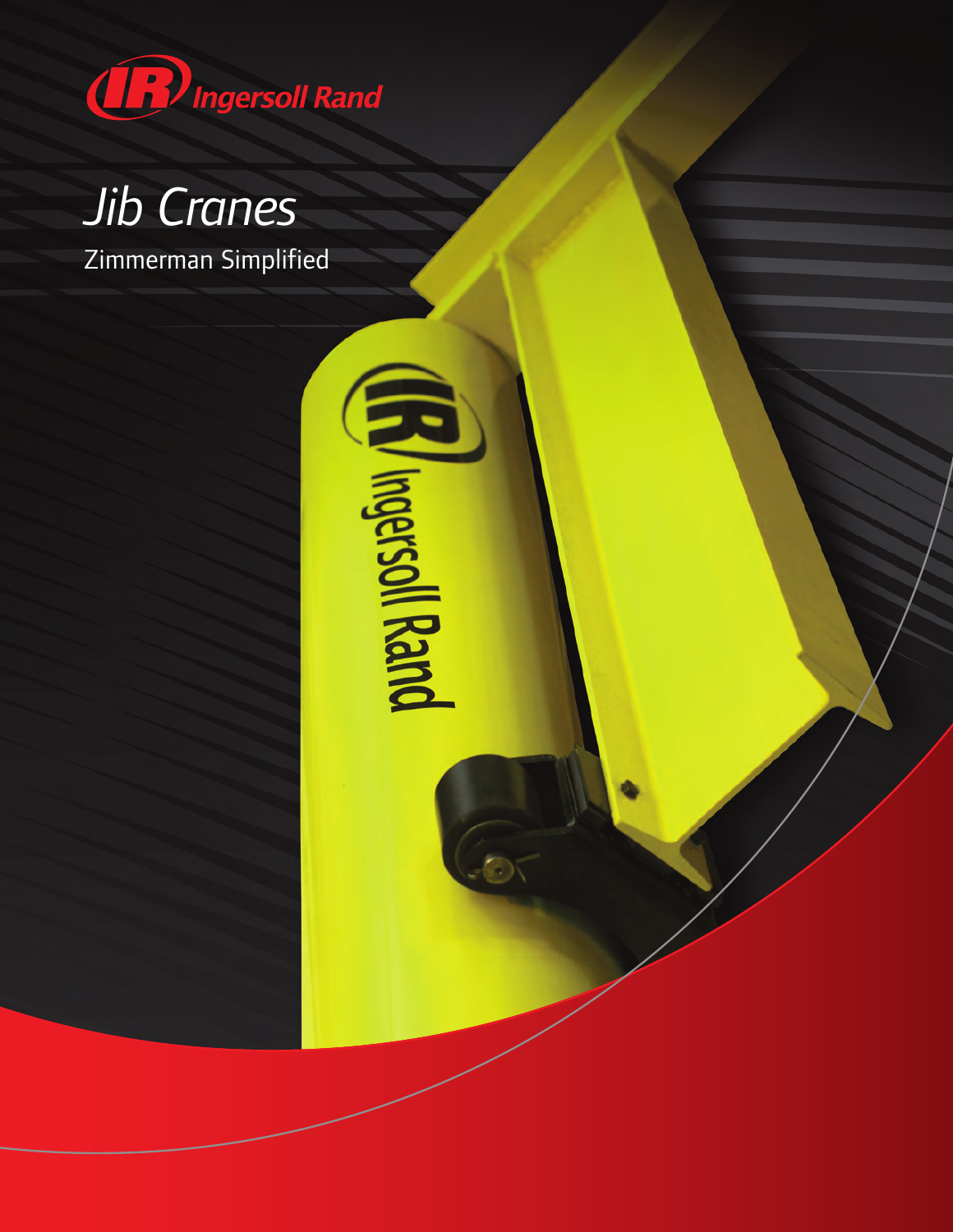## **Floor-mounted Jib Crane**

The Ingersoll Rand Jib Crane is the solution for all your ergonomic handling needs. Standard flange I-Beam and Enclosed Track Rail provide rugged reliability for every application. These jibs are designed to meet or exceed the AISC Steel Construction Manual, ANSI B30.11, and ANSI MH27.2.

These new Jibs carry capacity ratings that are conveniently aligned with standard metric ton hoist capacity points; 1/8t, 1/4t, and 1/2t. The capacity rating on each jib INCLUDES THE WEIGHT OF THE HOIST OR LIFTING DEVICE, so a 550# capacity jib can be directly pared with a 1/4t capacity hoist.

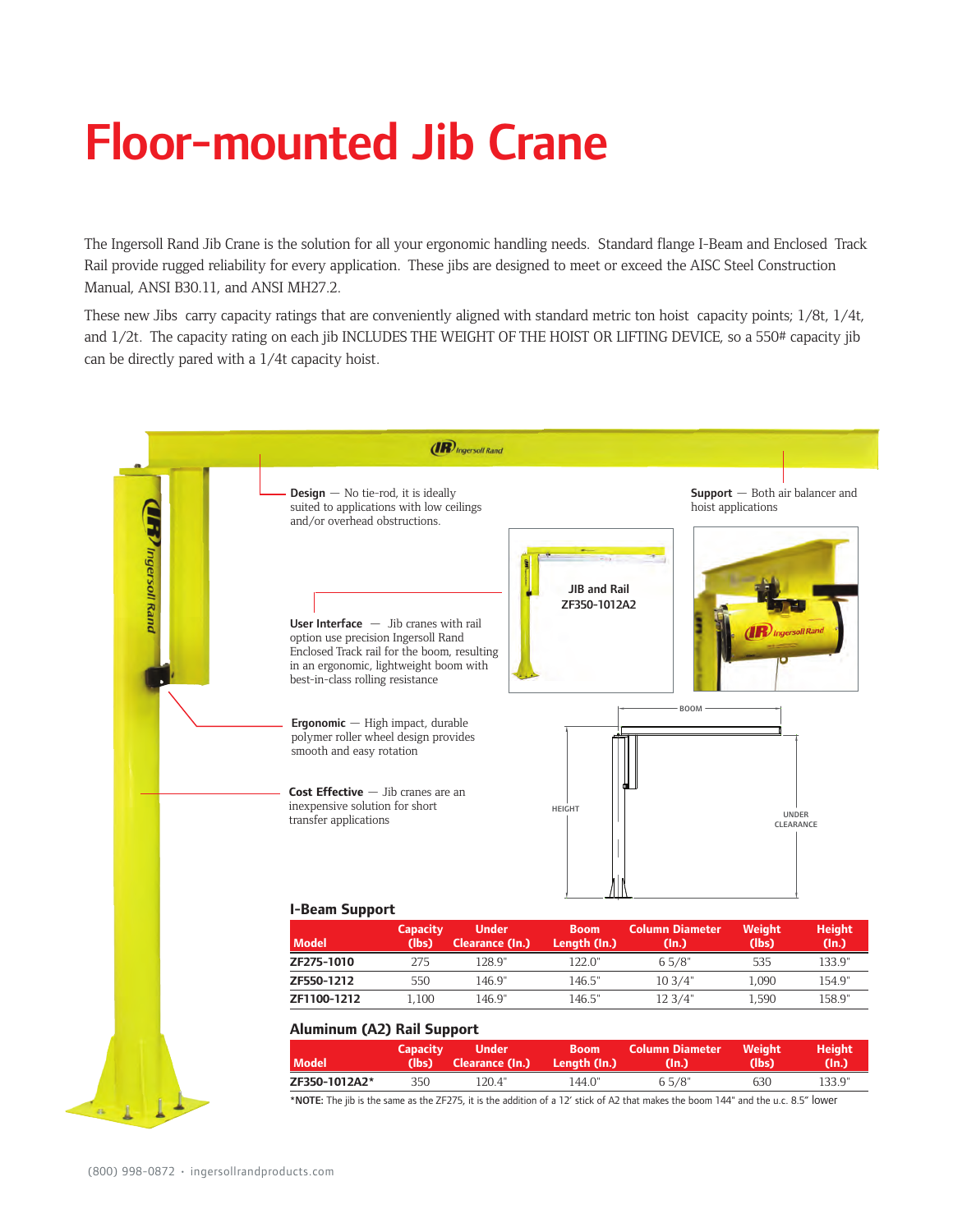## **Accessories**

Ingersoll Rand pioneered the development of powered lifting, balancing, and handling equipment. WE ARE the world leader in ergonomic, in-process, manual assist, and pick and place solutions. WE ARE your answer for all your material handling needs.



Ingersoll Rand's line of standard handling devices offers proven solutions for many of the more common handling applications. Each of these handling devices provides superior ergonomics and is designed for the interaction of man and machine.



## **Standard Handling Devices**

| <b>Model</b>      | <b>Description</b>              |
|-------------------|---------------------------------|
| ZV1S              | 1-Cup handling device           |
| ZV1ST             | 1-Cup handling device with tilt |
| ZV <sub>4</sub> S | 4-Cup handling device           |
| ZC <sub>2</sub> S | Standard clamp device           |



**Air Balancers** allow users to not only lift the load but also "float" the load, allowing for precise manual movement and placement without the "jogging" required with traditional hoists.

**Intelligent Lifting Devices** remove the need for up and down controls by sensing user force input and translating it to precise vertical motion.

**Air Hoists** remove the need for up and down controls by sensing user force input and translating it to precise vertical motion.

- CLK Series Air Chain Hoist is rugged, lightweight with a compact design.
- MLK Series are ideal for high production cycle operations with high speeds and precise spotting.

**Electric Hoists** boast an impressive design with a focus on safety, performance and reliability.

- Quantum Series Electric Chain